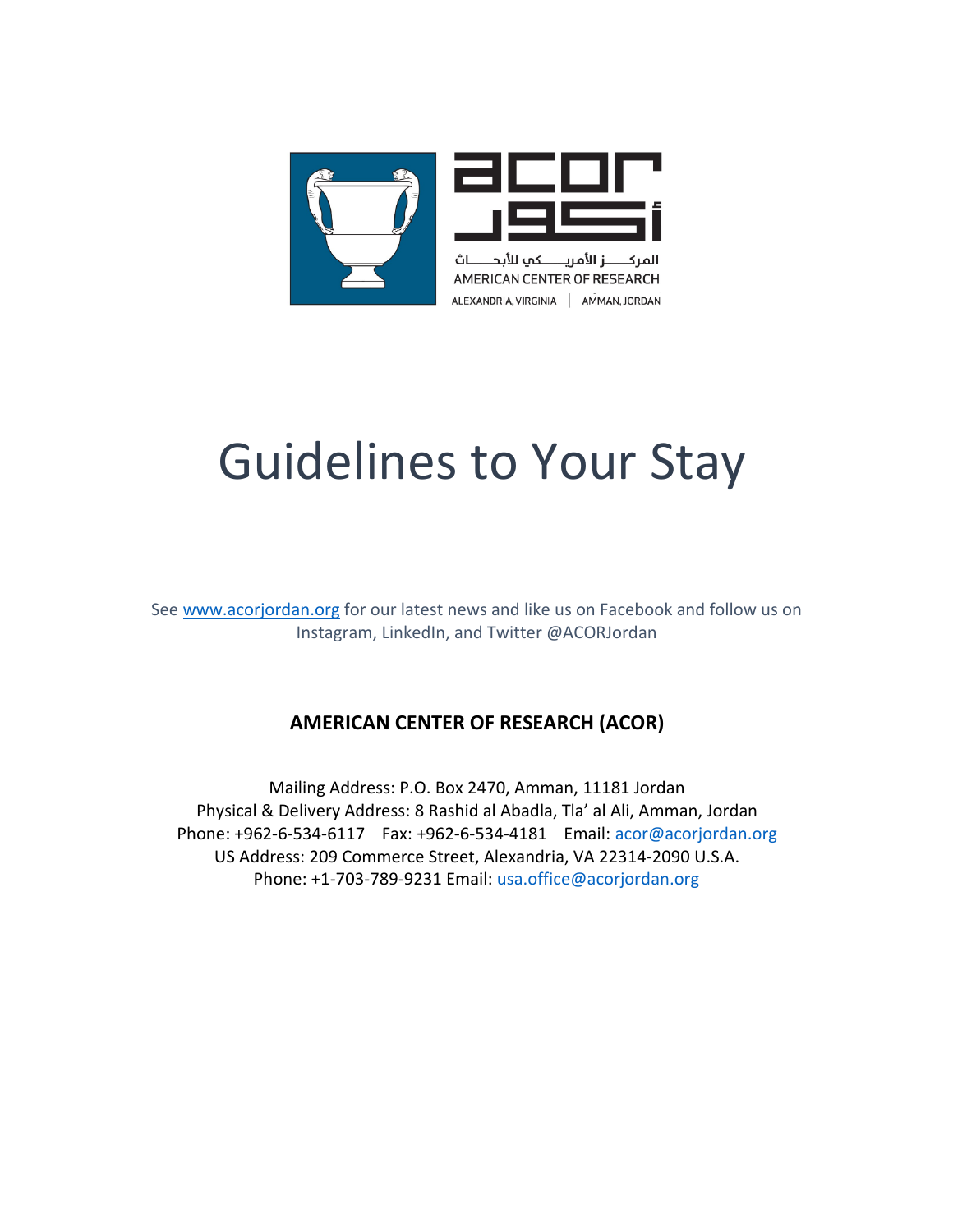# **Contents**

| The ACOR Environment                          | . 1 |
|-----------------------------------------------|-----|
| <b>General Guidelines</b>                     | 1   |
| <b>Hostel Rooms and Services</b>              | 2   |
| Library, Seminar Rooms, and Workspaces        | 3   |
| Services and Facilities for Archaeology       | 4   |
| Safety and Security for Residents             | 5   |
| Services and Facilities ACOR Does NOT Provide | 6   |
| <b>Outside of ACOR</b>                        | 7   |
| Transportation                                | 8   |
| <b>Emergency Procedures &amp; Numbers</b>     | 8   |
| <b>ACOR Gym</b>                               | 11  |
| Keeping in Touch with ACOR                    | 12  |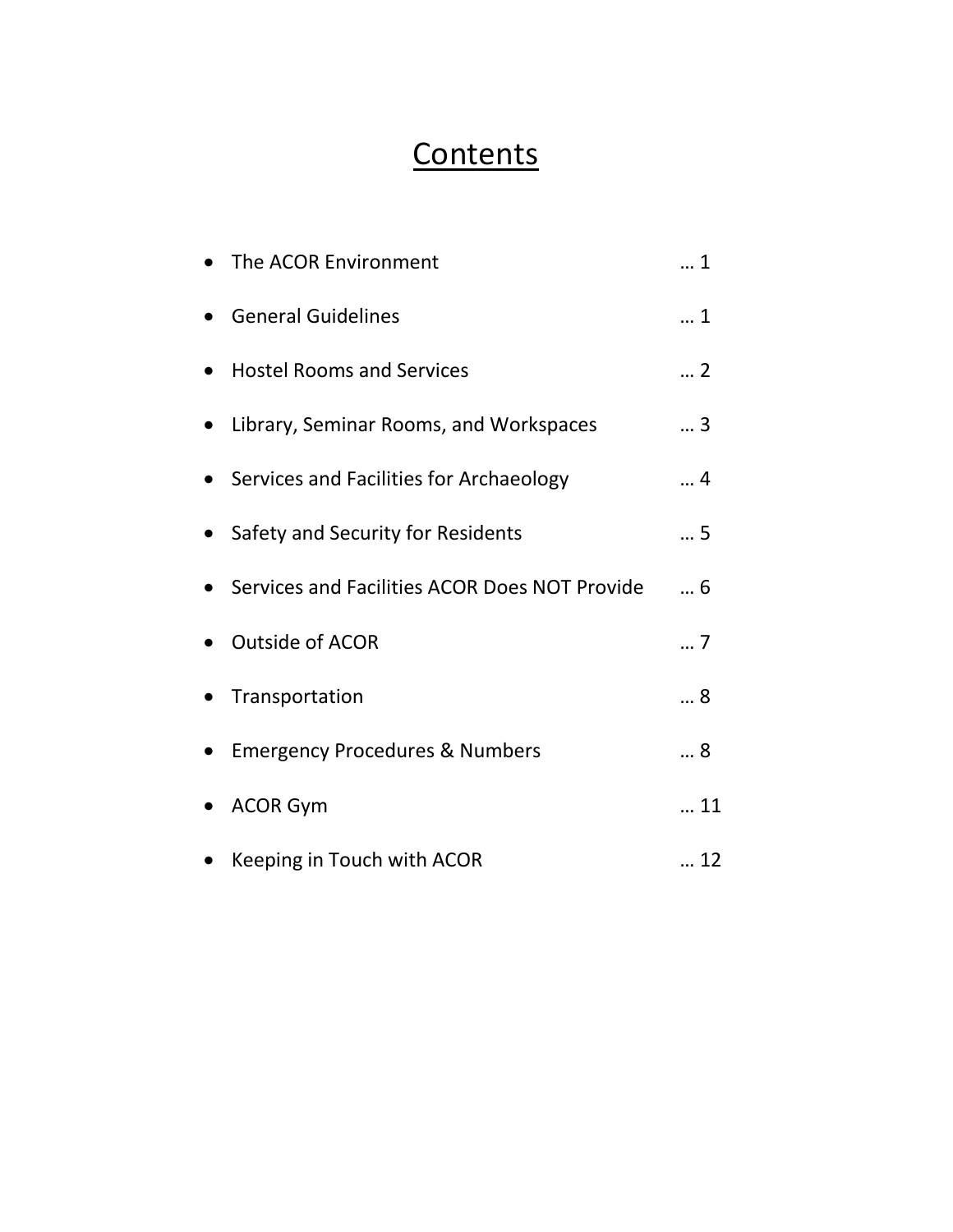# **The ACOR Environment**

The American Center of Research (ACOR) is housed in a purpose-built facility, which opened in 1986, renovated in 2005 and 2021. Many guests from all over the world have enjoyed staying at ACOR, and we hope that you do too!

We prepared these guidelines to provide a reference that should offer information and answer most of your questions. Please take the time to read through upon your arrival. More information is also available at [www.acorjordan.org.](http://www.acorjordan.org/)

We thrive to make the facility a better place to live and work and we welcome written and verbal recommendations from residents and visitors. You can convey your ideas and feedback to management and/or the Administrative Office anytime during your visit.

# **General Guidelines**

- ACOR welcomes visitors in the main lobby, computer labs, and library areas.
- The lobby is where our visitors, Jordanian and foreigners, first get an impression of ACOR professionals and scholars.
- Please consider the dress practices of your host country, Jordan. In addition to being a hostel, ACOR is also a place of business and residents are kindly requested to dress accordingly in public spaces.
- Hostel floors and hostel areas (e.g., lounges) are reserved for residents only.
- ACOR has wireless coverage for the entire building. The same password *(acoracorjo)* is used for all the accessible networks. Enter this as both "login" and "password".
- The Jordanian electrical system is 220 volts 50 cycles. Please **check the specifications of your equipment** or talk to a staff member for tips before plugging any specialty or computer equipment into the electrical system.
- Residents are welcomed to **breakfast between 6:30 and 10:00 am** and **lunch between 1:00 and 2:00 pm**. Please note that if you missed lunch, leftovers are available after **4:00 PM**, self-serve from kitchen.
- Residents are welcome to invite guests for lunch for US\$ 7 or JD 5 per guest, subject to availability. Please refer to the Administrative Office for confirmation at least 1 working day in advance. Prices are subject to change.
- The kitchen is only for staff use from 10:00 AM to 4:00 PM; Saturday-Thursday. Residents are welcome to use the ACOR kitchen all day on Fridays and during official holidays. Please wash all of your dishes except at lunchtime.
- The ACOR kitchen is available for dinner preparations after 4:00 PM. The basic food items are usually on hand and occasionally there are leftovers from lunch. Dinner is not included or served at ACOR.
- Personal food items: Residents are welcome to store their personal food items in the refrigerator and storage cupboards in the  $4<sup>th</sup>$  floor hostel kitchenette, and in the refrigerator on the  $5<sup>th</sup>$  floor. Please put your name and the date on your stored food items. The housekeepers regularly clean the refrigerator and the cupboards, and for food safety reasons, they will throw out anything without a name and date or any expired/spoiled items. Please do not put personal food in the main kitchen refrigerator.
- It is not permitted to prepare or cook pork products in the main kitchen. Also please do not use pots, skillets or utensils from the main kitchen for cooking pork products elsewhere. Should you wish, you may use the kitchenette in the hostel area for pork.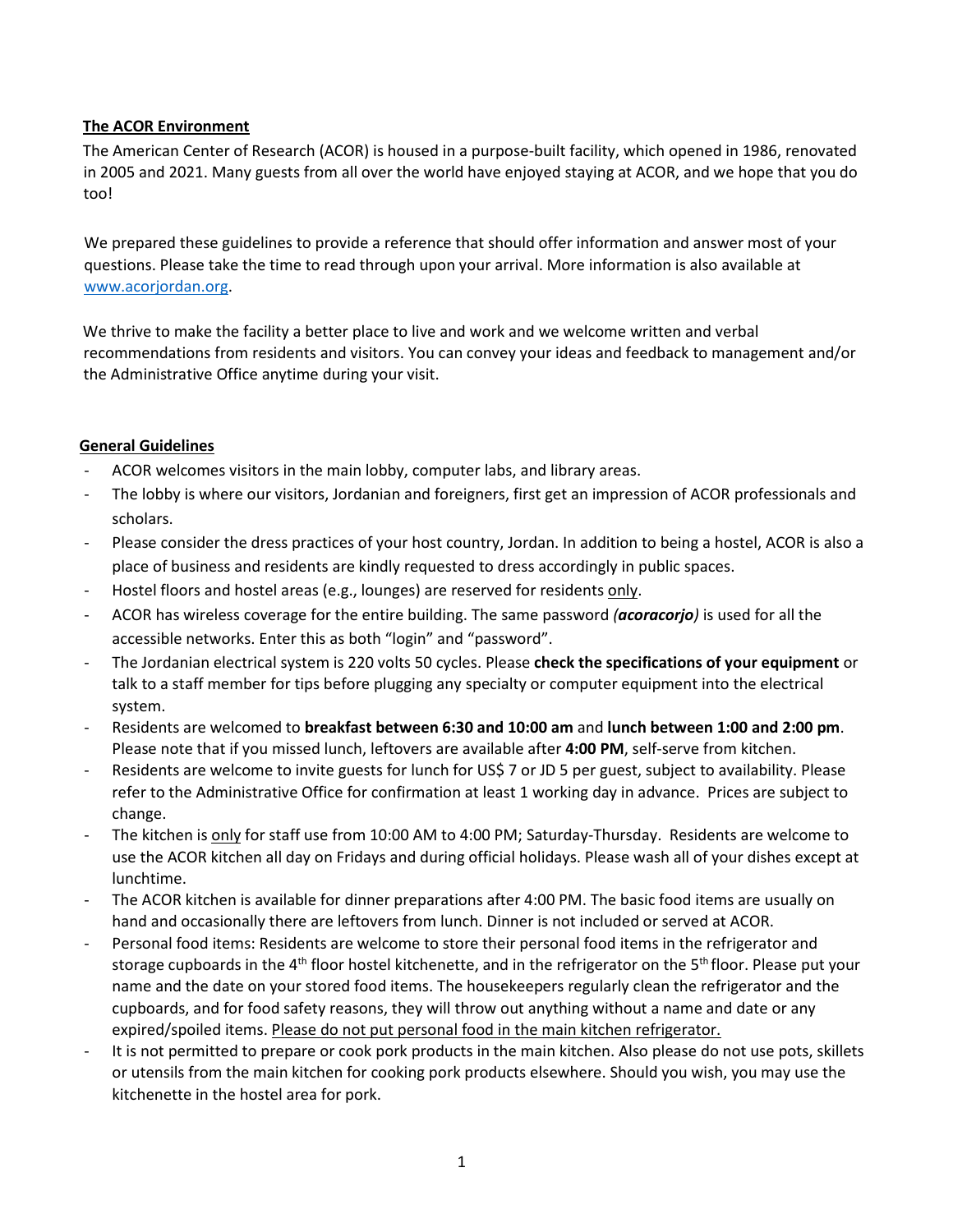- Please do not store alcoholic beverages in the main kitchen refrigerator or deposit such bottles in the main kitchen trashcan. Do not leave empty alcohol containers in the public spaces of ACOR.
- Please return any items borrowed from the kitchen, including coffee cups and water pitchers, as soon as possible.
- ACOR is a smoking free environment. Smoking is not permitted anywhere on the premises.
- Drug free environment: The unlawful manufacture, distribution, possession or use of controlled substances is illegal in Jordan and prohibited at ACOR in all its public and private facilities.
- Antiquities: Purchase and sale of antiquities are illegal. All such Antiquities Laws will be enforced.
- At ACOR we are conscious of our shared environment:
	- Plastic, Paper, and Metal are Recycled. You can place your recyclables outside in the bins beyond the front garden or in the appropriate bins for plastic and metal in the  $4<sup>th</sup>$  floor Kitchenette.
	- *Electricity Efficiency*. **Turn off lights, AC, and heaters if the room will be empty for an extended period**. If you are the last person to leave the kitchen, library, lounges, carrels, corridors, computer room, etc., please turn off all but one light.
	- *Water Conservation*. **Please conserve water. We only receive it one day each week—Jordan is water‐poor!**
- Please respect quiet hours from 11:00 PM to 8:00 AM in all indoor and outdoor areas.
- If you are using your own vehicle or rental car during your stay and parking it outside, please notify the Administrative Office to register the car information.
- Long-term residents must register their passports and visas with local authorities. ACOR will facilitate this process. Please consult the Administrative Office within the first few days of residency.
- Make sure to lock your door and windows. ACOR is not responsible for money or other valuables left in rooms. There is a safe where you can deposit certain valuables (consult the Administrative Office). ACOR will use care and diligence regarding items placed in the ACOR safe but does not take legal responsibilities for those items. By placing items in the safe, you have agreed to this condition. The safe is not available to be opened on Fridays and Saturdays or on public holidays.

# **Hostel Rooms and Services**

All hostel rooms have heaters and air conditioning units. To maintain the rooms' appearance, please *do not tape papers, pictures, or posters to walls or doors!* There is a drinking water dispenser in key areas of the hostel. Each floor has wireless network available for connection - you will need the password *acoracorjo* to use the wireless network. Please note that **check-in is at 2 pm** and **check-out is at 10 am** through the Administrative Office. Please do not leave any items behind. Items left in rooms and/or lab and seminar rooms will be discarded.

ACOR is eager to make your stay at the hostel as comfortable as possible by providing the following services:

▪ *Room Cleaning* 

Hostel rooms are cleaned once a week, when sheets and towels are replaced. You are responsible for daily cleanliness of your own room. Please refer to the hostel cleaning schedule, which is placed in your room. Please note that ACOR does not provide cleaning services on public holidays.

▪ *Laundry Services*

ACOR's housekeeping provides a laundry service for residents every day except on Fridays and public holidays. The rate for this service is \$7 (5 JD) per load (wash and dry). Prices are subject to change.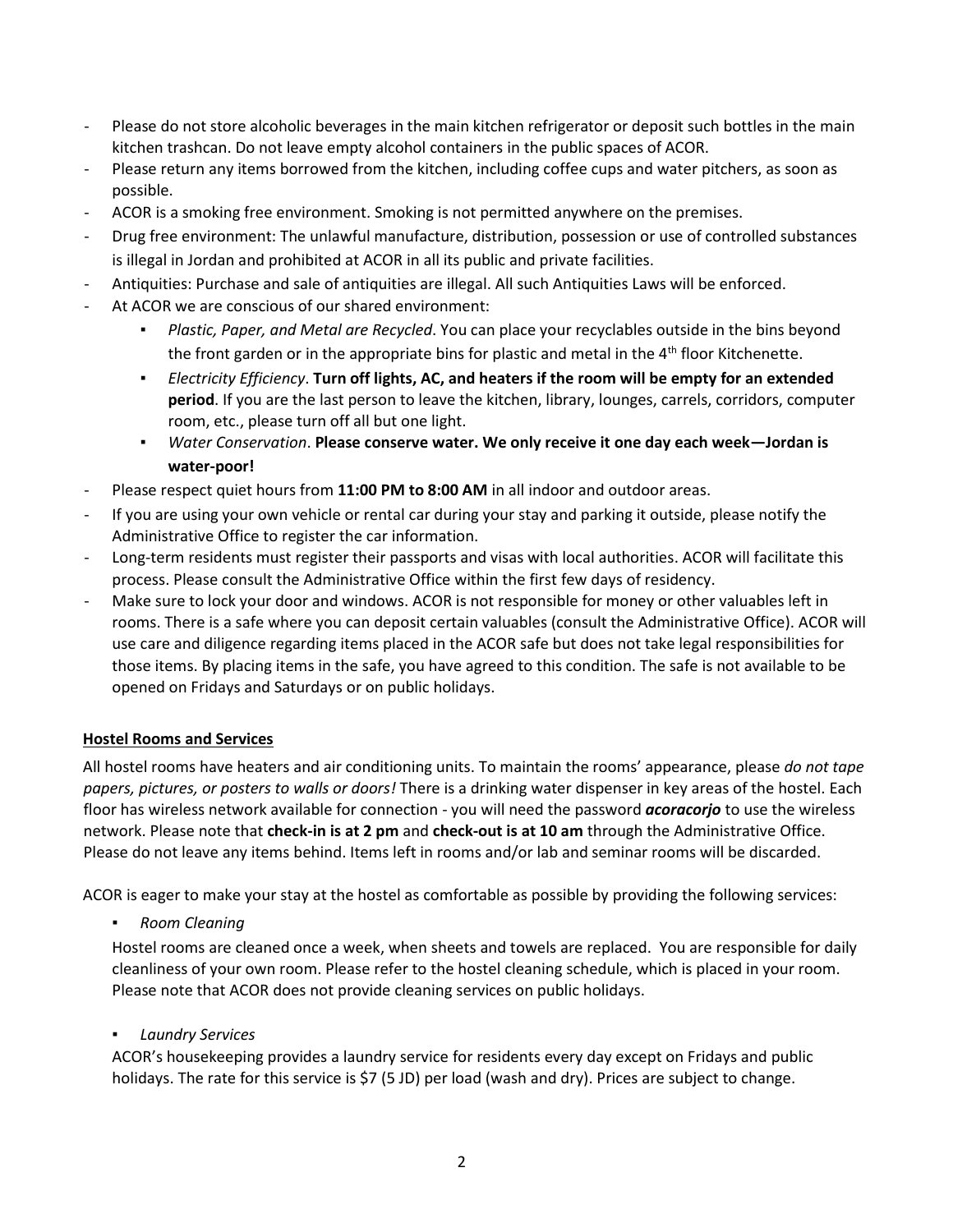Please refer to the Laundry service process details placed in your room. Laundry is frequently ready at the end of the same day if handed over early morning. During the busy season, your laundry will be ready the following day. ACOR does not provide ironing services, however you may use the iron and ironing board available on the 4<sup>th</sup> floor kitchenette area.

#### ▪ *Bathroom Supplies*

Extra toilet paper is in the kitchenette off the residents' lounge (4th floor) and main (3rd) floor toilets. When using the bathroom, please discard ALL paper items in the plastic pail provided. If this pail needs to be emptied before your scheduled cleaning day, contact housekeeping. Please recycle plastic shopping bags collected during your stay to line the small trash can in your room or ask the housekeeping staff for plastic bin liners.

#### ▪ *Maintenance*

If repairs are required (especially water leaks and runny toilets), inform the Administrative Office ASAP. In the case of emergency please contact the Duty Number 077 661 6650.

#### ▪ *Lounge and TV Room*

The TV lounge on the 4<sup>th</sup> floor and also the rooftop in the summertime are common spaces for the exclusive use of ACOR residents. The Smart TV allows you to connect your laptop or mobile device via screen share app to stream or watch content. Select 'TV Room' for the wifi network and use *acoracorjo* password.

Please do not invite a guest upstairs to your room or to the common areas upstairs. Be considerate of your fellow guests and their desire for privacy.

▪ *Mobile Phones*

Consider purchasing a local sim card and top‐up credit through one of the main cellular service providers, such as Zain, Orange, or Umniah. When you buy a new local phone number (SIM card), you must have your passport, or a copy of it, with you. Please share your mobile number with the Administrative Office as soon as you obtain it.

#### **Library, Seminar Rooms, and Workspace Services**

▪ *Library*

Residents are welcome to use the library 24 hours a day. If you wish to take a book to your room, please fill out an "in-house borrowing" form and leave it on the shelf in the place of the book. ACOR reserves the right to retrieve the book if it is needed by another researcher. *Please note that the library collection does not circulate outside the ACOR facility.* We welcome suggestions for new titles to the library.

The library is equipped with a designated computer for accessing the library catalog. Please do not dominate the main library machines for personal email or general internet use. *Do not install new software or make changes to existing software on ACOR computers without prior approval from the staff.*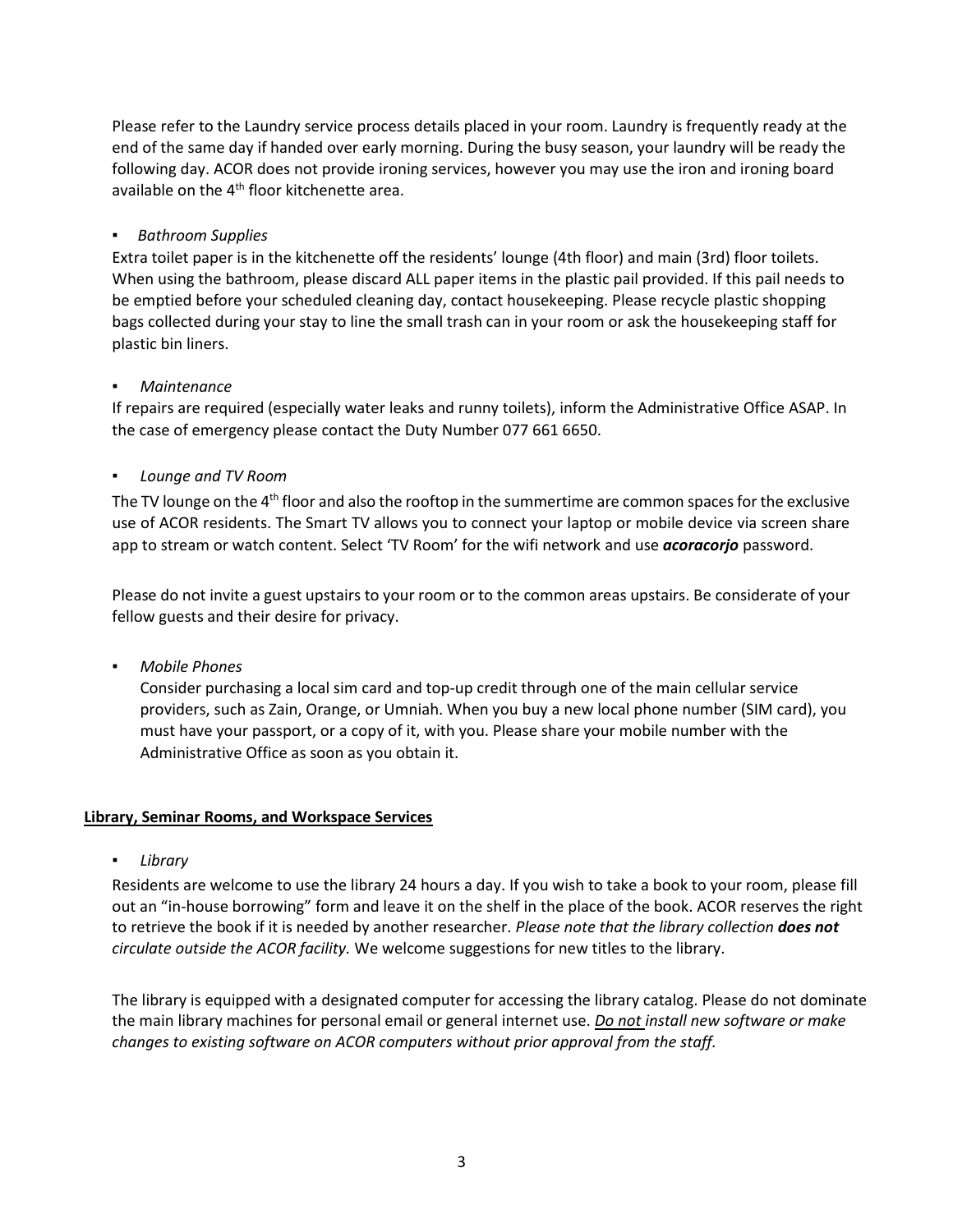# ▪ *Seminar Room*

Seminar room and its computers, located directly across from the stairs on Level 2, is available for seminars, workshops, or classes. Such events are usually scheduled and announced in advance. If you are interested in using the seminar room for your own workshop, class, or private meeting, you can reserve the space for a fee. Please ask the Administrative Office.

If you plan to use the computers in this room for work or e-mails, please make sure to delete your personal items when done with your work.

**Please be courteous with your internet usage** and postpone large downloads until night time. Limit streaming video or music and large file downloads during business hours. Close the browser or application after using your social media and other communication programs such as Facebook, Messenger, and Zoom.

# ▪ *Study Carrels and Workrooms*

Carrels and workspaces are limited; please refer to the Administrative Office to confirm space availability. Analysis of archaeological material (e.g., ceramics, lithics, bones, etc.) should be conducted only in designated work areas and not in the hostel rooms, carrels, library, or storage rooms. Please consult with the Administrative Office.

# ▪ *Copy & Printing Machines*

Located in the library. You can also scan to email on this machine.

There are usage log sheets near every printer and copier**.** Please record the number of pages that you print or copy. Your usage can be added to your ACOR bill or direct payment can be made into the provided metal box, according to the copying/printing displayed charges. Please advise the Administrative Office prior to checkout to ensure the copying/printing charges are added to your room bill for settlement.

# **Services and Facilities for Archaeology**

# **Dig and Survey Equipment**

ACOR has a wide range of equipment available for archaeological work being done in Jordan. Contact the Administrative Office for more information. An email to [reservations@acorjordan.org](mailto:reservations@acorjordan.org) in advance is the best way to submit your request.

# ▪ *Flotation Separator*

ACOR has a flotation separator which can be used for a fee. Contact the Administrative Office for more information.

# *Mail*

ACOR in Jordan has two mailing addresses. The first is for normal postal service:

[Your Name] c/o ACOR, P.O. Box 2470, Amman 11181 JORDAN

The second is for express deliveries, such as UPS, DHL, FedEx, Aramex, etc.: [Your Name] c/o ACOR, 8 Rashid al Abadli, Tla' al Ali, Amman 11181 JORDAN Tel: +962‐6‐534‐6117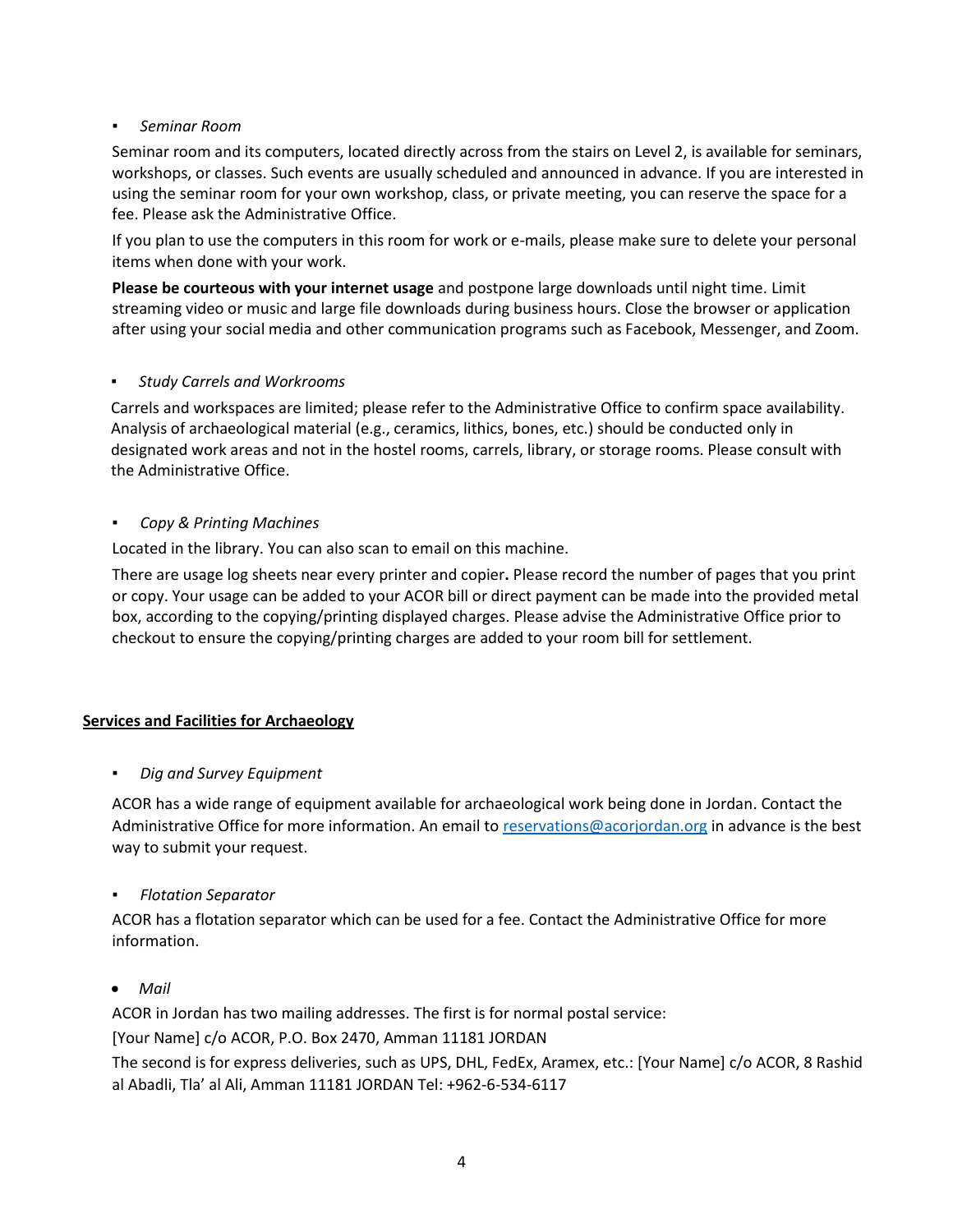**Please notify the Administrative Office prior to arranging express deliveries to assist with the process & logistics.** Incoming packages and shipments are subject to taxes, custom duties and clearance charges, depending on the nature and volume of the package.

**Note:** Jordan often imposes heavy and unpredictable customs fees on packages received through the normal postal services, so be prepared to pay these! ACOR cannot be responsible for such expenses.

*Additional Services* 

For a negotiated fee, ACOR can provide a number of support services, including arranging Arabic tutoring, private/guest lectures, field trips, and receptions. Contact [reservations@acorjordan.org](mailto:reservations@acorjordan.org) for more details.

# **Safety and Security for Residents**

Residents should take the normal precautions that they would in any urban environment. The front door is always locked. Please always make sure it shuts behind you, and always have the current door access code with you. All other ground level doors and windows should be locked when not being used during the day and locked at night.

The library (main and lower level) is closed to the public at 4:00 PM, but open 24 hours/day for residents. The shutters for all ground level doors and windows should be down at night. If you unlock a door or window at night, please lock it when you are finished. The same goes for the shutters. The doors to the outside stairs on all levels are for EMERGENCY USE ONLY. Otherwise, they are to remain locked at all times, even during the summer. Alarms will sound if opened.

Please report any strange persons, packages, or anything abnormal to the staff or call the Duty Number 077 661 6650. Please stay with your guests while they are in the building. If you expect guests, you should be in the lobby to open the door for them, especially after hours. The door code is for residents only. Do not distribute it.

Be careful with your belongings and your valuables and do not leave things where they can be taken, including in the library. Other safety steps and precautions are:

- 1. Keep your cell phone with you and charged at all times. Make sure there is sufficient credit.
- 2. Inform ACOR through the Administrative Office about your current cell phone number.
- 3. Save the ACOR land phone and the Duty phone into your phone (+962‐6‐534‐6117 & 077 661 6650).

# **Harassment, Sexual Harassment, Discrimination and Assault**

Harassment, sexual harassment, and sexual assault are prohibited, whether verbal or physical. They include various forms of sexual abuse and assault by both an acquaintance and stranger. Immediately report any instances to the governmental authorities and talk to ACOR Management. An individual who engages in harassment, sexual harassment or sexual assault is subject to appropriate disciplinary action, and most likely, expulsion and is subject to criminal or civil liability under host country law.

Per our house rules, ACOR does not discriminate against residents, guests, or visitors for any reason. Discrimination within ACOR will not be tolerated.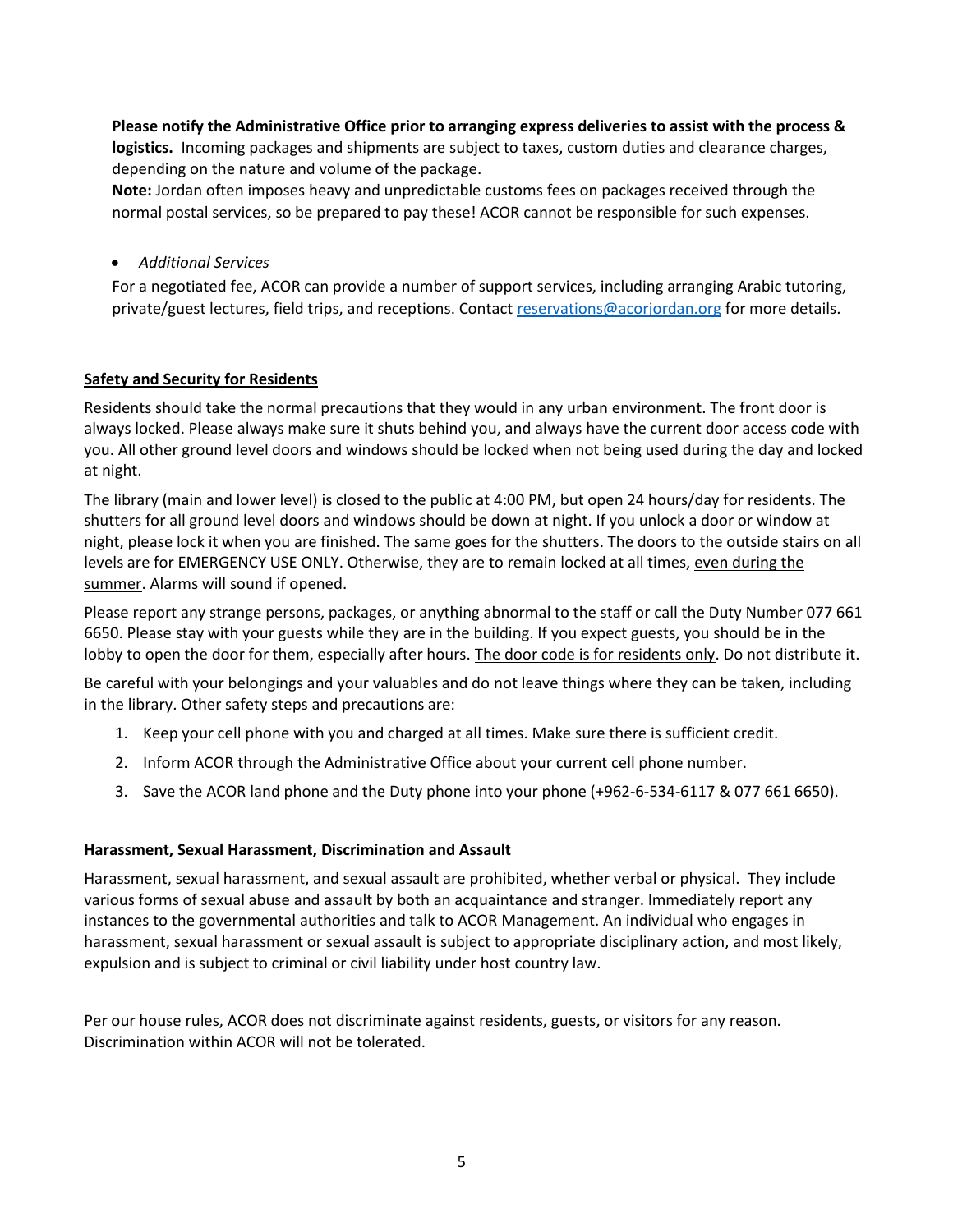# **Fire Alarms**

Please respond appropriately and exit the building. Please be smart and safe! A duty person is always in the building to assist when and if the fire alarm is triggered. **Please familiarize yourself on arrival with all Emergency Exit doors.**

# **Register with the U.S. Embassy in Jordan:** <https://travelregistration.state.gov/>

**ACOR requests that U.S. citizens register their stay in Jordan with the U.S. Department of State**. Registering permits the U.S. Embassy in Jordan to provide you promptly with important information when necessary. It also expedites emergency services should they be required. **ACOR also recommends that all nationalities register with their respective embassies.** 

# **Services and Facilities ACOR Does NOT Provide**

- **1. Tourist & Travel Services:** Booking, confirming and paying for airline flight reservations are the responsibilities of fellows and/or guests.
- **2. Vehicle Rental Services.** Arranging and paying for rental vehicles are the responsibilities of fellows and/or resident guests. ACOR does not rent vehicles.
- **3. Taxi Services.** ACOR may be able to assist you with arranging for a driver, but the Administrative Office will need advance notice. Uber and Careem ride hailing phone apps work in Jordan.
- **4. Secretarial/Research Services.** If you need research assistance, translations, or field liaison interpreters, ACOR may be able to assist you in finding someone (subject to fees, to be negotiated by you with the person directly). We will also assist with expediting overseas shipments if time and personnel resources are available, at a fee, but the organizing and payment is up to you.
- **5. Purchasing Services.** ACOR can provide suggestions on where specific items may be purchased. ACOR does not provide office supplies such as staplers, pens, paper, envelopes, etc. These items are available at local shops.
- **6. Computer Services.** ACOR computers are loaded with a variety of popular programs, but perhaps not the latest version. We suggest that you bring a laptop.
- **7. Embassy/Consular Services.** While ACOR will gladly provide anecdotal and/or general information on visas, bridge permits, residence permits and other travel regulations and legalities, regulations often change. The latest information should be available from the proper ministry, embassy consular or visa section.
- **8. Medical Services.** If you believe you have a medical issue that requires attention, ACOR can provide you with a list of doctors or hospitals where you may seek medical assistance. ACOR will assist with medical emergencies in all ways possible, but accepts no responsibility for advice, first aid and/or other measures taken or not taken.
- **9. Money Exchange**. ACOR cannot exchange currency. There are money exchangers in many places in Amman, including the nearby Suq Sultan.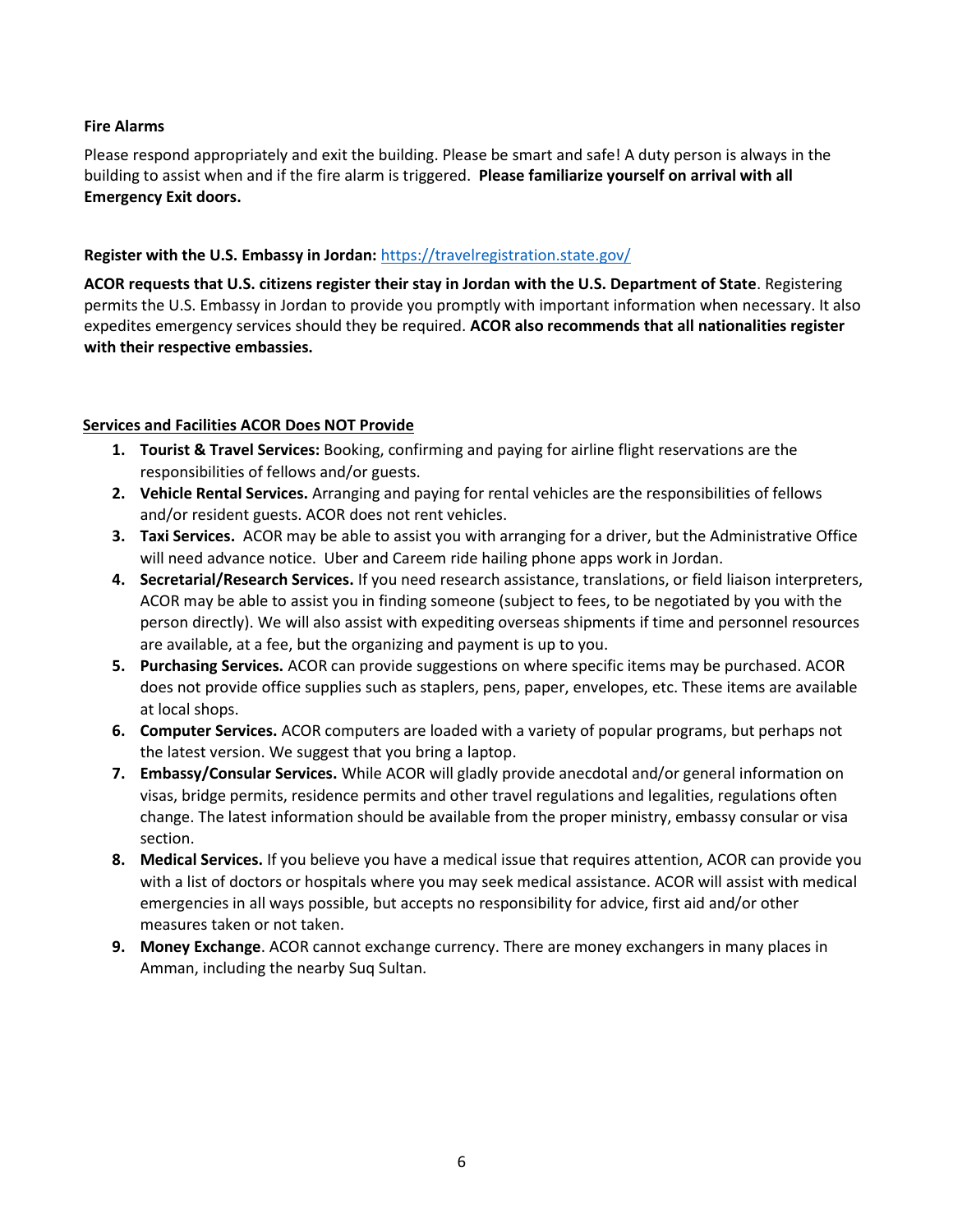# **Outside of ACOR**

# ▪ *Exercise Facilities*

There are many gyms and private studios throughout Amman. Depending on your budget and preference, you can explore especially through social media. The following places may be of interest:

- **1. Sports City Gym Complex** is a government park and co-ed sports facilities popular with students. It has a gym, indoor and outdoor swimming pools, outdoor track, and sports courts. Separate registration is required at each facility. It is best to visit in person and sign up on site.
- **2. Revolution Ladies Gym** is 15-minute walking distance up the hill and it has various work‐out classes, an outdoor pool, and a beauty salon/spa. It is best to visit in person and sign up on site.
- **3. Badan Center** is a co-ed gym in Badan Suites. It is 11-minute walking distance down the hill. It is best to visit in person and sign up on site.
- **4. Running, cycling, hiking** and many other outdoor group activities are posted on Facebook. Major organizers include Running Amman, Nader Bikes, and Experience Jordan Adventures. Like/follow these groups or join Amman expat groups on Facebook and you will see information on events and activities in Amman. You can also ask for a recommendation in Facebook groups and receive useful responses from the local expats and residents.

# ▪ *Suggested Attractions (hours subject to change)*

Facebook is actively used by groups, businesses, and institutions in Jordan, and it often provides more upto-date information than the website. Join a few active expat groups of Amman or Jordan on Facebook and you will see numerous current events and opportunities advertised daily. Suggested places to explore arts and culture include:

- **1. The Jordan Museum** in Ras Al Ein. Open 9:30 AM 2:30 PM daily and Friday afternoons. Closed on Tuesdays. Time is subject to change. Call 06 462 9317 for more information, or check the website and Facebook before you go.
- **2. Darat al Funun** in Jebel Webdeh is an art center that encompasses a gallery, library, and café. It hosts special exhibits and events. Closed on Fridays. Time is subject to change. Call 06 6 464 3251 for more information, or check the website and Facebook before you go.
- **3. The Jordan National Galleries of Fine Arts** is for those who want to enjoy contemporary art museum, a café, shop, and park. Open 9:00 AM– 7:00 PM daily. Closed on Fridays. Call 06 463 0128 for more information, or check Facebook.
- **4. Al Hussein Park** is a public park that contains open spaces and elements such as the Cultural Village, the Royal Automobile Museum, and the Children's Museum. It is also a good place for a walk, run, or picnic.

# ▪ *Nearby Shops*

There are few small shops and facilities within walking distance such as supermarkets, pharmacies, and F&B. These can be found at the bottom of the hill along University Road and in Suq Sultan (up the hill on Uhud Street and then left down the hill), or for closer proximity at the top of the hill and 150 meters to the right.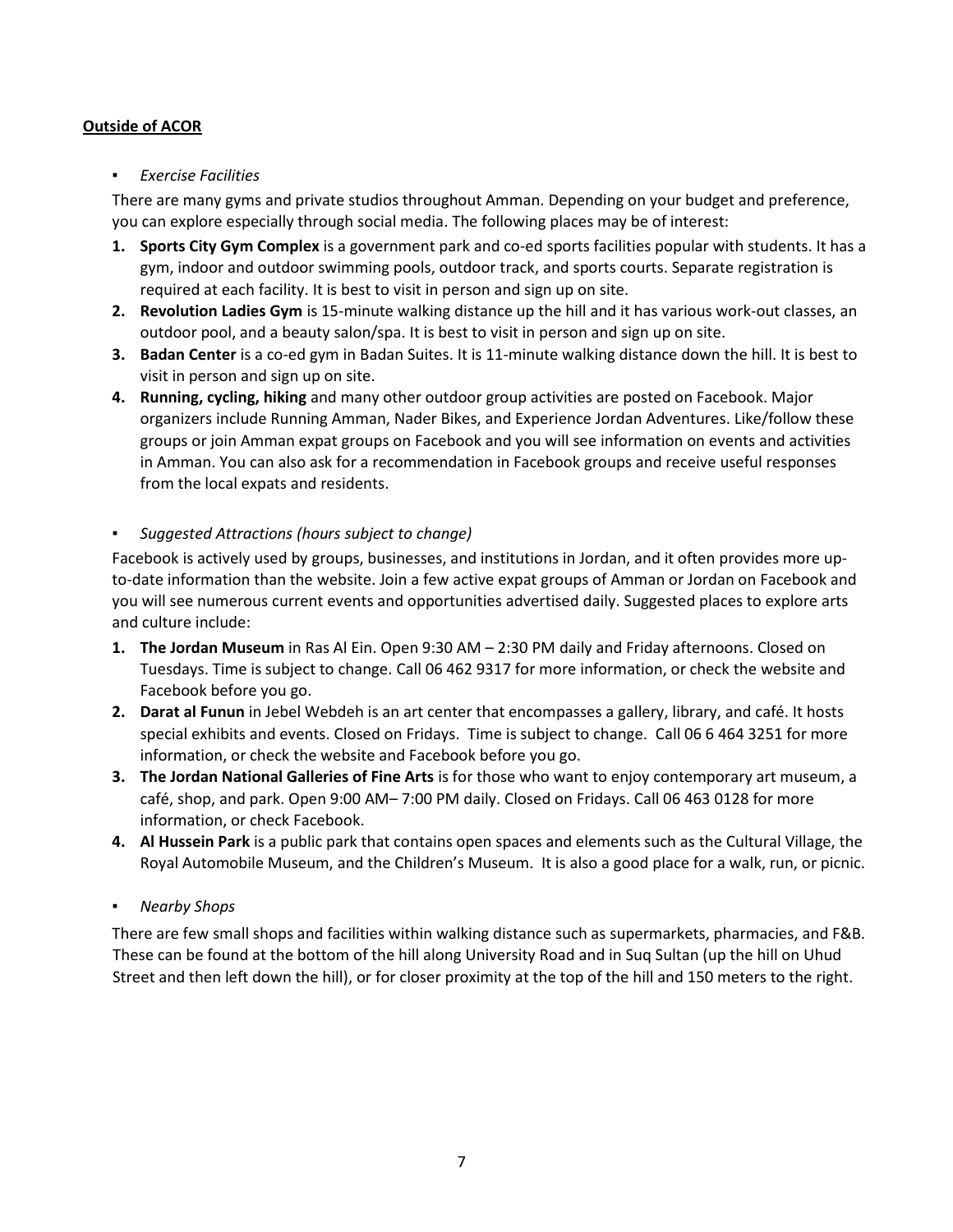# **Transportation**

# **To and from the Airport**

 ACOR can arrange car service for residents to and from the Queen Alia International Airport. Please contact the Administrative Office in advance for information, charges and booking the service.

# **Uber & Careem**

Online independent car services are available in Jordan. Use ACOR's full name in the application to pin down the exact location.

# **Car Rental**

Car rental services can be found in Amman and across Jordan. The major international chains offer the highest quality cars and can also arrange a car with a driver. Please be sure that the Administrative Office has the rental car information and car key if you will be off-site, in case we must move the car.

# **Bus Service**

Bus service around Amman is affordable but the route schedule needs to be mastered. Considering the current pandemic, we advise avoiding using buses at this time.

Jett [\(www.jett.com.jo\)](file://///192.168.5.12/acor/SHARED/FELLOWSHIPS%20MASTER%20File/Welcome%20to%20ACOR/www.jett.com.jo) is a private bus company offering regularly scheduled routes to major destinations such as Madaba, Petra, Aqaba, etc. Buses are non‐smoking. Jett has offices downtown, at the major bus stations, and at the 7<sup>th</sup> circle next to the Royal Jordanian offices. It is advisable to purchase tickets in advance to guarantee your place on the bus. Be sure to check current promotions online. Call +962‐6‐566‐4141.

# **Emergency Procedures**

There is always the potential for different types of emergencies. We ask all ACOR residents, especially long-term and fellows, to read the information below and to comply with our requests and recommendations. *Please familiarize yourself with the First Aid Box location and contents by the 4th Floor Kitchenette area.*

# **Some Security Scenarios**

In our contingency planning we are most concerned about the following emergency scenarios, in order of likeliness to occur:

- 1. Resident hit by a car or involved in a traffic accident as a driver or as a passenger.
	- The law states that in a car accident the drivers of the cars must remain at the site of the accident until the traffic police arrive. Drivers should not exchange names and insurance information.
	- If you are a passenger in a cab that has an accident, and no one was hurt, you can leave the site.
	- If you are a driver and you hit a pedestrian, expect that you will be arrested. This is for your own safety to protect you from retaliation. If you are hit by a car, expect that emergency services will attend to you and transport you to the closest medical facility, if necessary.
- 2. Resident assaulted or involved in a physical altercation:
	- Incident should be reported to the police and medical attention sought if necessary.
	- Please inform the ACOR management immediately.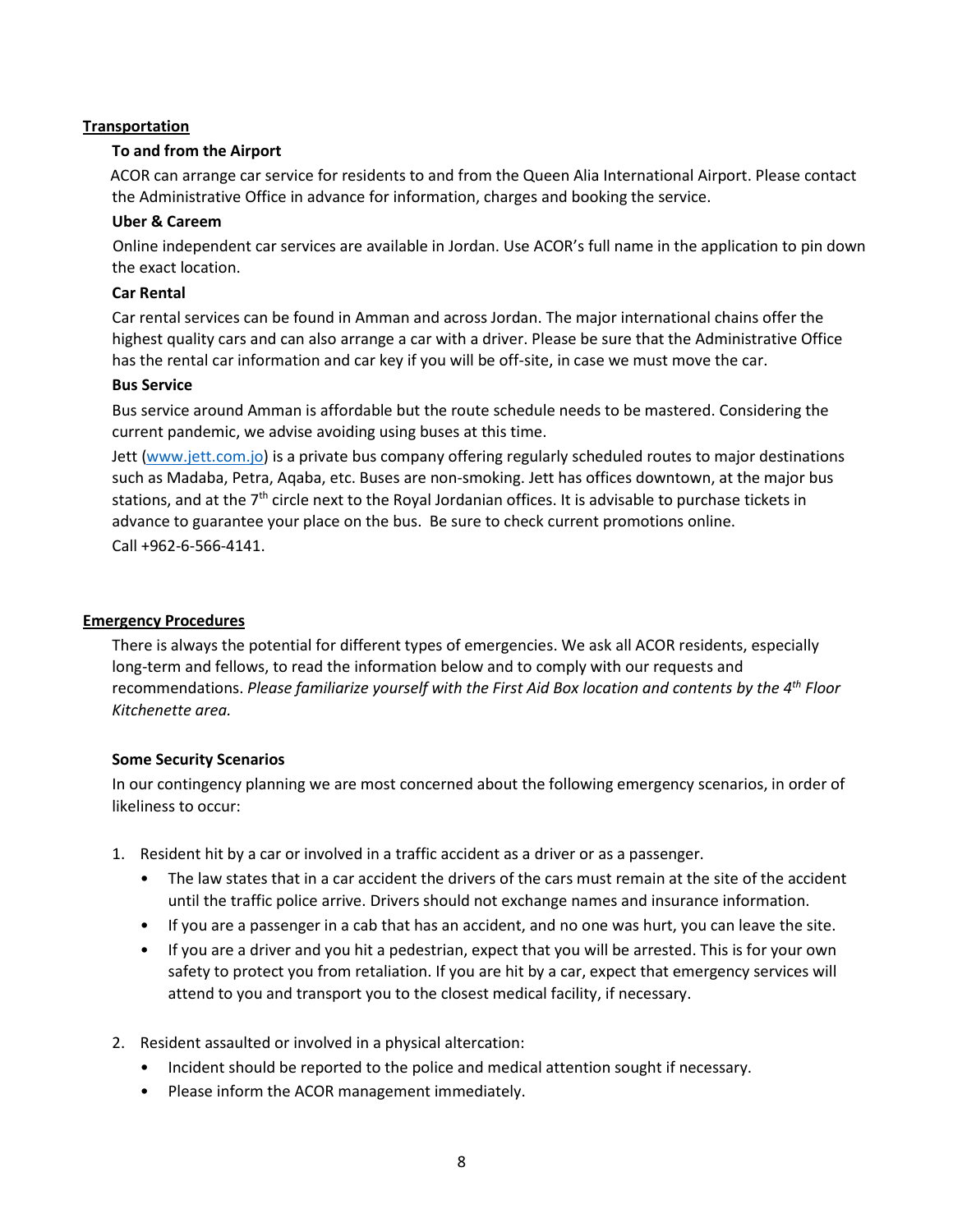- 3. Sunstroke or dehydration.
	- Take reasonable precautions, including going out in groups, carrying and drinking adequate water, and avoiding the sun during times of peak heat.
	- Take yourself or your afflicted colleague to the nearest medical emergency room for treatment if the situation is urgent.
- 4. Social unrest resulting from political conflict inside Jordan or along its borders.
	- If you come upon a demonstration or an angry crowd, turn around and walk away.
	- If possible, go into a shop or business to wait until the roads become passable.
	- **Do not take photographs**.
- 5. Acts of terrorism directed at American targets in Jordan.
	- In case of attacks on U.S. or international targets in Amman, the U.S. Embassy American Citizens' Services will advise (this is why it is important for Americans to register their presence in Jordan on the U.S. Embassy website).
	- Residents in ACOR should stay indoors and avoid unnecessary travel until notified all is "clear."

In an emergency, please expect to depend on the good will of the people around you. Emergency phone numbers to call from land and from mobile telephones are presented in a table below. In some situations, the mobile network could stop working. This is why it is important to keep with you the land telephone numbers of ACOR and of your other important contacts. ACOR's land line: 06-534-6117.

Generally, if there is an emergency you should return as soon as it is safe to ACOR. In case ACOR is inaccessible, then the second point of assembly is the Amman International Hotel in the Tla Ali neighborhood, which is visible from ACOR looking north across the field from the library. The Amman International Hotel Tel: 06-534-1712.

Realistically, in any major emergency, the traffic in Amman would likely be so snarled that everyone would face long delays to travel by vehicle. It is important that ACOR knows WHERE our residents and resident scholars are in an emergency and that they are safe. In an emergency, if your friends and family cannot reach you, they will call ACOR to ask about your whereabouts.

# **Hospitals**

If you require medical attention, we recommend the U.S. Embassy affiliated hospital, Khalidi Medical Center near the 4th circle <http://khmc.jo/en/home/> or Abdali Hospital near Abdali Mall <https://www.abdalimedical.com/home> for an emergency or non-emergency visit.

Nearby medical facilities include: Jordan University Hospital or Tlaa Ali Emergency Hospital. Phone +962‐6‐535‐3666 Phone +962‐6‐533‐9008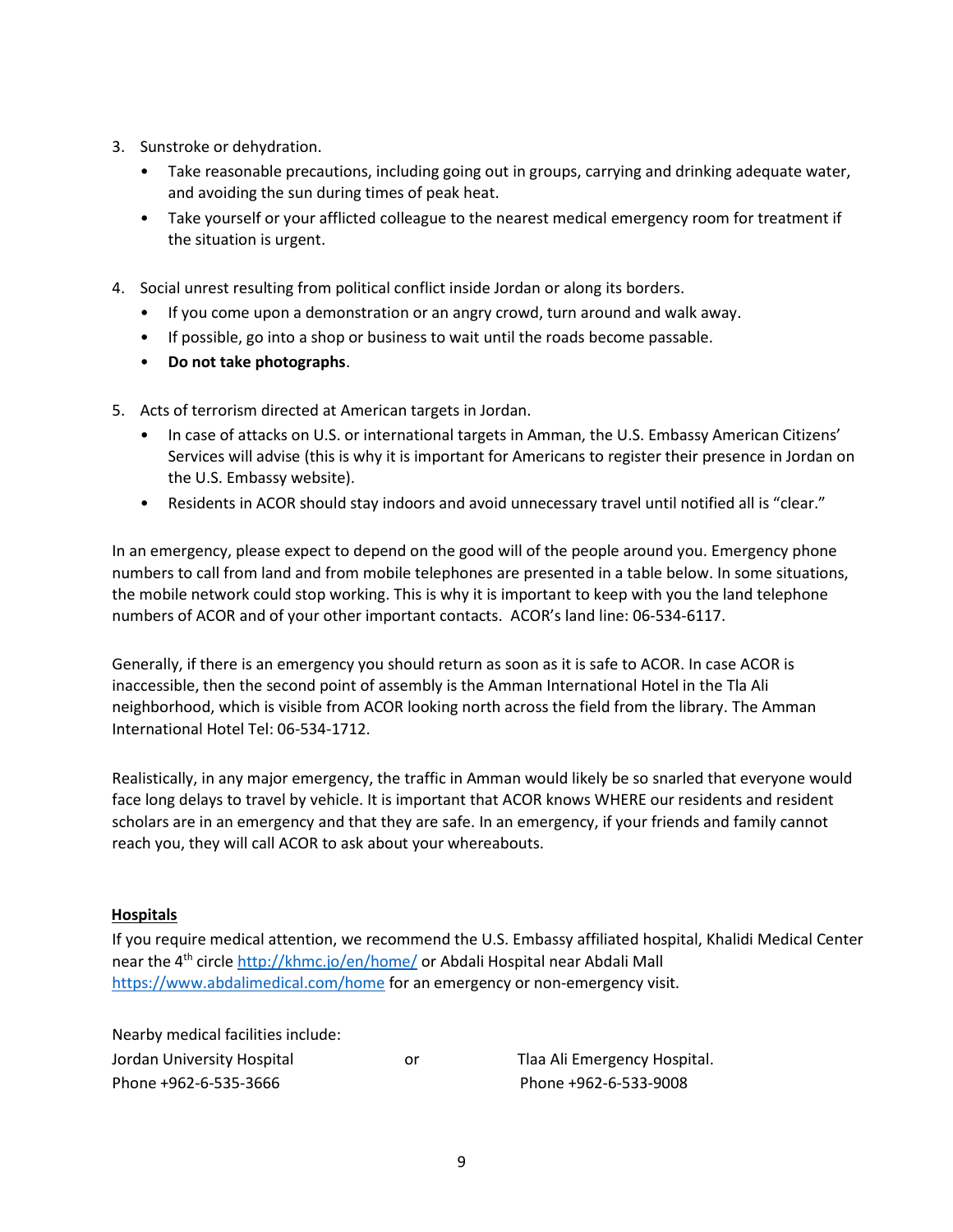Below is a table of contact numbers in case of emergency. From any phone, a landline or a mobile, if you dial **"911"** you will be connected directly with an emergency switchboard that will handle your call and direct the relevant authorities to your emergency. Even a mobile phone that has no credit can dial this emergency number.

# **Emergency Numbers**

| Traffic Police for road accidents and<br>traffic issues   | 190             |
|-----------------------------------------------------------|-----------------|
| Rescue Police for robbery and<br>harassment               | 191             |
| Highway Patrol for issues on the<br>highways              | 194             |
| <b>Tourist Police Department</b>                          | 196             |
| Paramedics and Fire Brigade                               | 199             |
| Police, Emergency, and Rescue/Civil<br>Defense            | 911             |
| <b>Telephone Information Directory</b><br>(landline only) | 1212            |
| Royal Jordanian at Queen Alia Airport                     | +962-6-510-0000 |
| Royal Jordanian 7 <sup>th</sup> Circle City Terminal      | +962-6-585-7111 |
| Queen Alia Airport Information Desk                       | +962-6-500-2777 |
| U.S. Embassy (business hours)<br>for regular inquiries    | +962-6-590-6950 |
| U.S. Duty Officer (Hot Line)<br>for after-hours emergency | +962-6-590-6000 |
| U.S. Embassy Fax                                          | +962-6-592-0163 |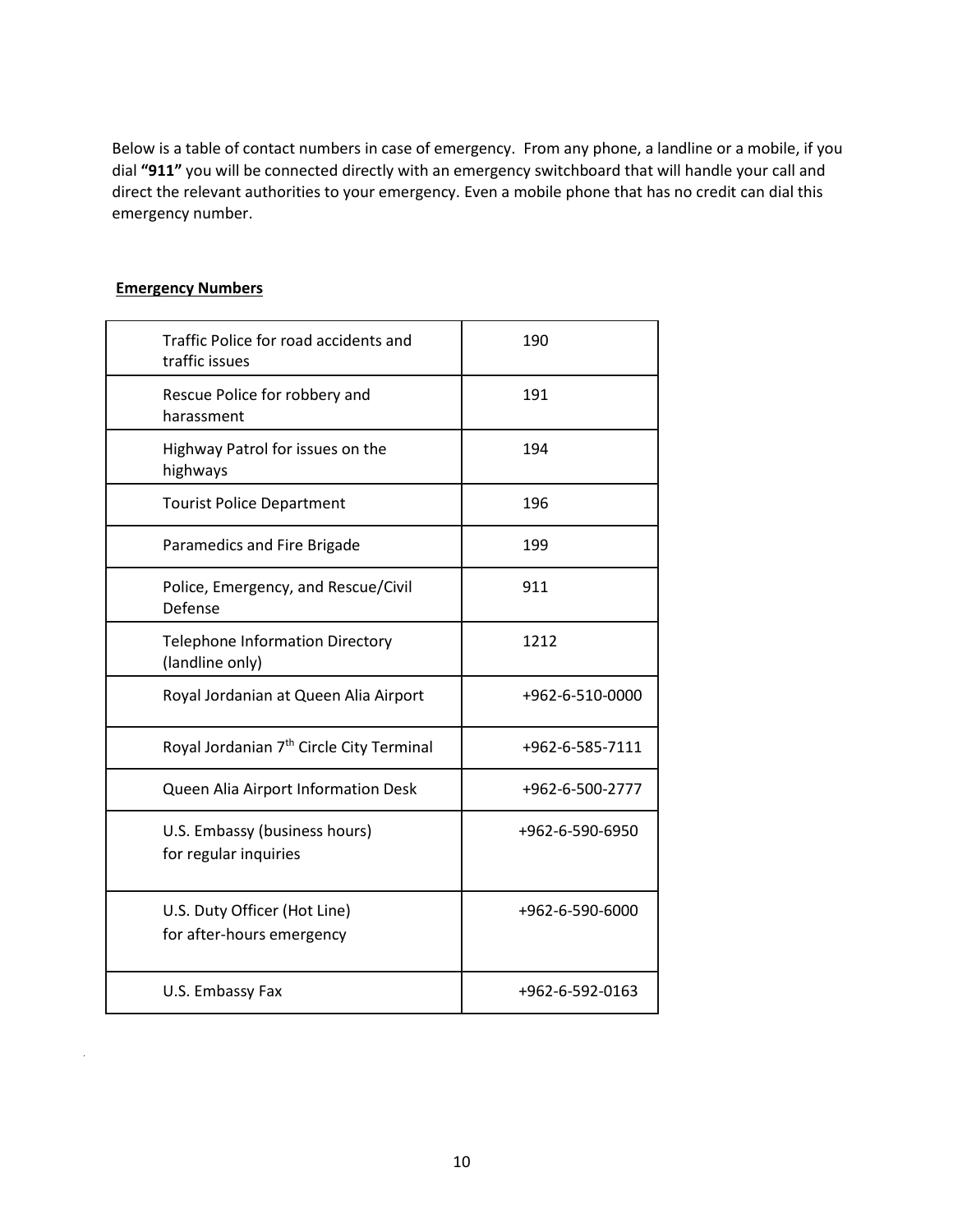# **ACOR Staff**

Please be considerate: some staff members live in the building; however, this does not mean they are on duty. Please respect the office hours, days off, and weekends. If you have business in the Administrative Office, it should be completed by 4:00 PM on a business day, and better yet before 3:00 PM. If you need assistance on a weekend or holiday, you must make PRIOR arrangements when possible.

If there is an emergency after office hours, first check if there is anyone in the office or if the Director or other staff is in the building; if it is a medical emergency, **call 911**.

#### **In an emergency after hours,** please contact:

| <b>ACOR Duty Phone:</b>             | +962-776-616650 |
|-------------------------------------|-----------------|
| Dr. Pearce Paul Creasman (Room 500) | +962-777-004555 |
| Dr. Helen Malko (Room 412)          | +962 -775949931 |

To dial a mobile number locally, dial 0 followed by the phone number: e.g., 0 776-616650

# **ACOR Gym**

ACOR is delighted to offer its guests a brand-new gym facility. Please make sure to sign the attached waiver and return it to ACOR if you wish to use the gym.

#### **General terms**

- Use of the gym is at your own risk.
- Be safe and responsible and do not exceed your health/fitness abilities. Access will be provided by keycard after having signed the user agreement/release.
- The gym is only for use of residents and staff. Guests are not permitted.
- Not more than two people may use the gym at a time.
- Masks are not required, but please observe social distancing.
- Return all equipment to its proper condition/place when done and turn off all electronics (TV, AC, etc.) if you are the last person to leave.
- Red towels are provided in the gym, or you may bring your own. Do not use the white towels from the residential rooms.
- Sanitize and wipe down all surfaces you have used after your workout with the Clorox wipes provided.
- Immediately report any issues, malfunctions, or other concerns about the equipment, space, schedule, or users t[o hr@acorjordan.org](mailto:hr@acorjordan.org)

# **Scheduling**

- The gym is available to residents 24/7.
- On Fridays, Saturdays, work week evenings (5 pm to 7 am), and ACOR holidays, the gym is *only* for use by residents; no signup or reservation is required.
- Further information is provided by the administration office upon arrival.